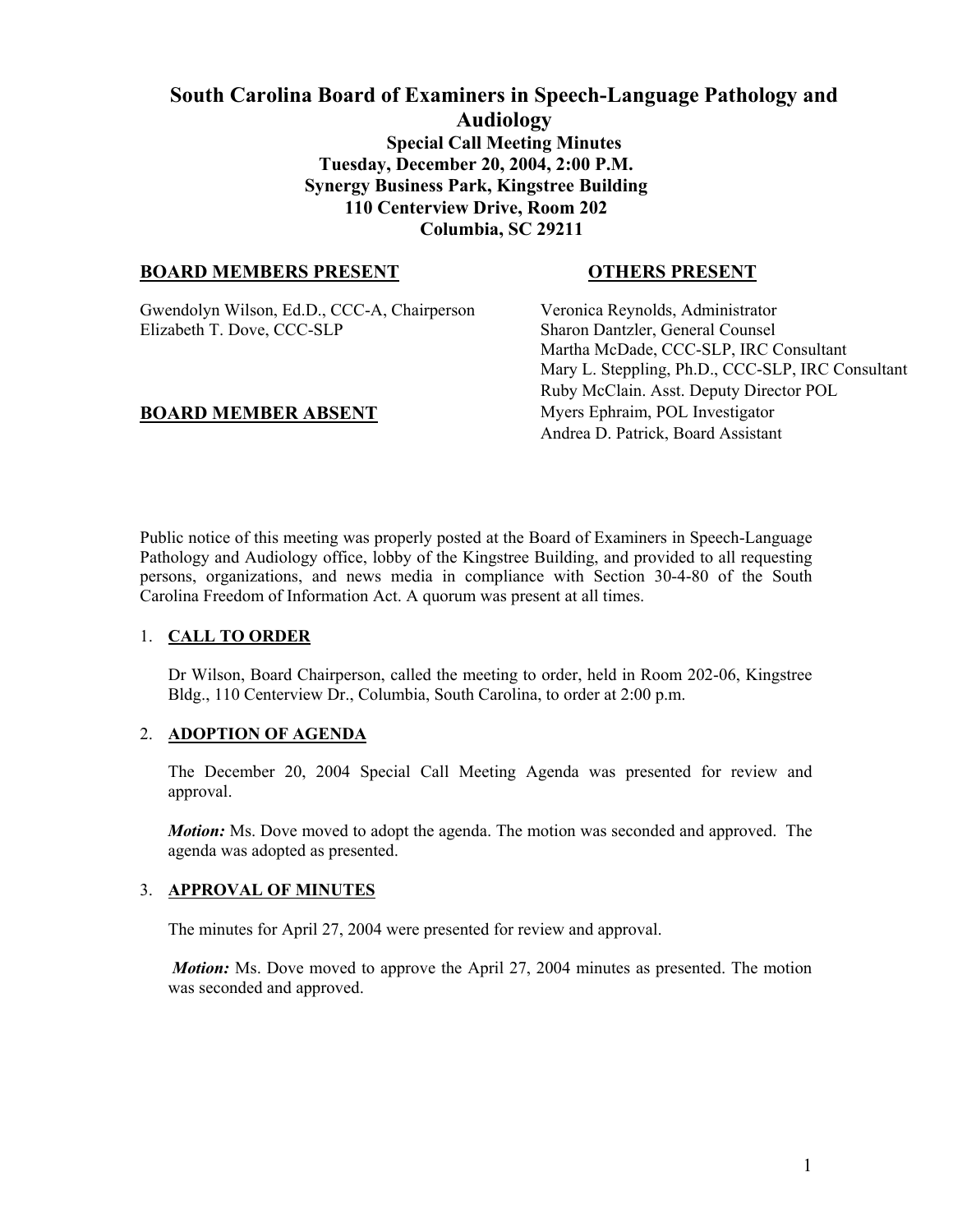## 4. **ADMINISTRATOR'S REPORT**

Ms. Reynolds stated the renewal notices are scheduled to be for mailed in mid January 2005. Ms. Reynolds congratulated Dr. Wilson for her newly elected position as a Board Member on the National Council of State Boards for Speech-Language Pathology and Audiology in October 2004 at its annual education conference held in New Mexico.

## 5. **CALL FOR EXECUTIVE SESSION**

*Motion:* Ms. Dove made a motion to go into Executive Session to obtain legal advice regarding disciplinary matters in compliance with Section 30-4-70. The motion was seconded and approved.

## 6. **DISCIPLINARY CASES**

The Board resumed public session and voted as follows:

**Complaint 2004 -01**: **Motion:** In open session, Ms. Dove made a motion to accept the Consent Order. The motion was seconded and approved.

## 7. **NEW BUSINESS**

## **1. Application Hearings**

**a. Margaret Fitts:** Ms. Fitts and Ramona Mack made a personal appearance before the Board.

 **Motion:** Ms. Dove made a motion to issue Ms. Fitts a Speech-Language Pathologist Assistant license with conditions that her supervisor submits quarterly performance reviews to the Board within ten (10) days of completion. Ms. Fitts must submit evidence of eight (8) hours of continuing education directly related to her field of practice with children from birth to three years old on or before December 31, 2005. The motion was seconded and approved.

## **2. Medicaid Requirements for School Based Speech-Pathologists & Audiologists**

Elizabeth Carpentier a representative from the Department of Education made a personal appearance before the Board. Ms. Carpentier stated after a meeting held on November 22, 2004 concerning changes to the Medicaid policies regarding speech-language pathology services the Department of Education has recommended to its employees that are Speech Therapist and hold their ASHA CCC's to submit application to the Board for licensure.

## **3. Hearing Aid Dealers Pre-filed Bills**

The Hearing Aid Dealers have pre-filed legislation this session. The Department of Health and Environmental Control has introduced legislation making changes to their regulations that governs the practice of Hearing Aid Fitters.